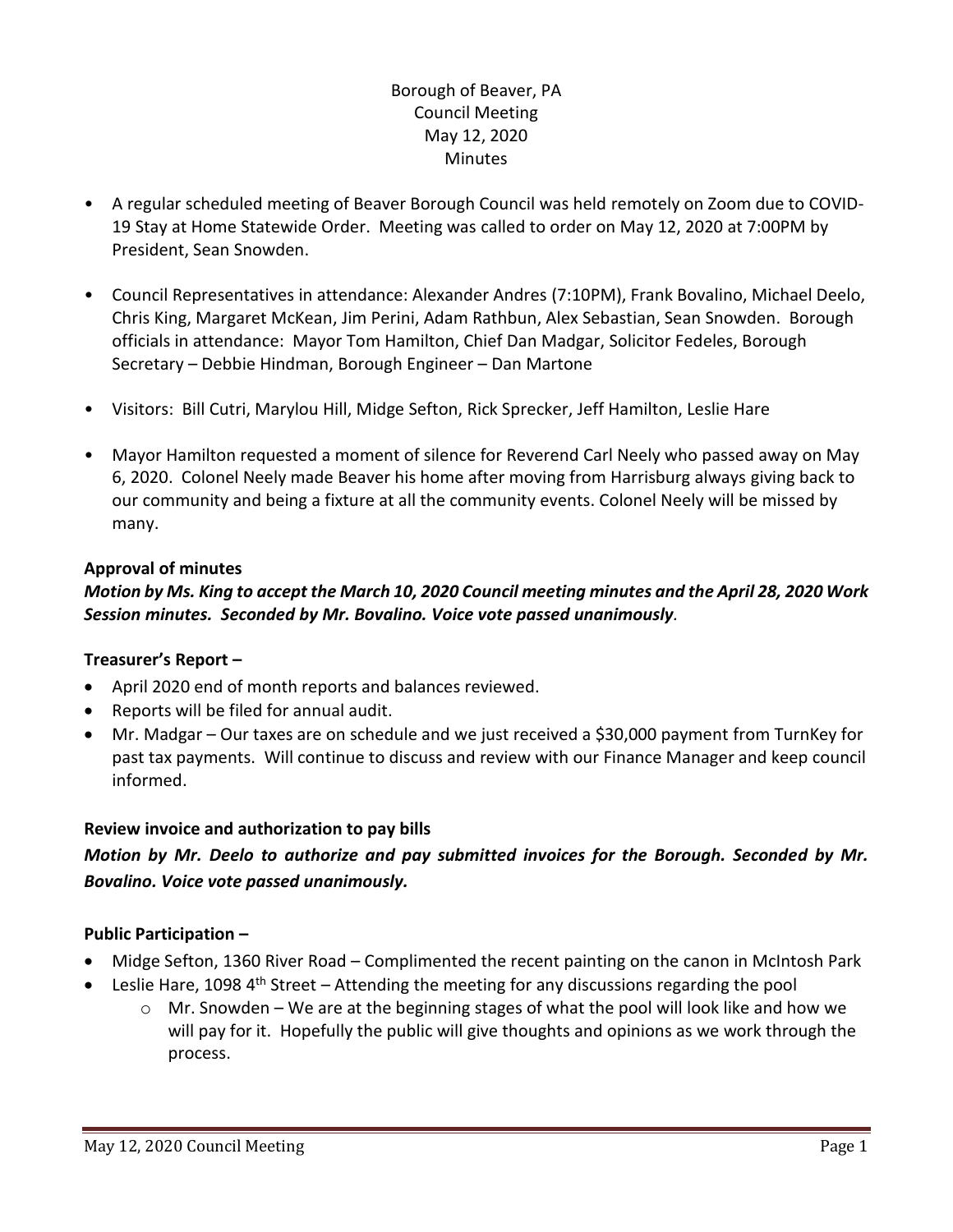- Bill Cutri, 295 Market Street Questioned status of Clark Park and also requesting the Code Enforcement Officers not cite anyone for any work that needs to be completed during these times of Stay at Home Orders.
	- $\circ$  Ms. McKean Regarding Clark Park, the office that reviews the grant applications is located in New York City. There may be a delay in the process due to the COVID-19 work restrictions.
	- $\circ$  Mr. Madgar Further discussion will be held at the next work session regarding code enforcement. It has been communicated to Code Enforcement Officers to not be citing at this time during Stay at Home Orders.

# **Reports – Commissions / Authorities**

# **Council of Governments (COG) –** No report

**Civil Service Commission –** No report

## **Zoning Hearing Board (ZHB) –** Reported by Mr. Martone

 First Christian Church will be submitting an application in the near future regarding a Lot Line Revision which will require a variance.

## **Planning Commission –** Reported by Mr. Martone

- February 17, 2020 meeting minutes enclosed in council packet.
- Mr. Schwartz, Environmental Plan and Design, will be attending the May 18, 2020 meeting via Zoom.

#### **Tree Commission –** No report

# **Code Enforcement Officer Report –** Reported by Mr. Sprecker

March 2020 and April 2020 reports enclosed in council packet.

#### **Historic Architectural Review Board (HARB) –**

- March 2, 2020 Draft meeting minutes and May 2020 Activities Report enclosed in council packet
- Mr. Snowden The March 2, 2020 draft meeting minutes, Mr. Deelo and Ms. McKean are listed as being part of HARB Steering Committee, is this accurate or should they be listed as part of the public?
	- o Mr. Deelo Listed accurately on the minutes. Several years ago, Mr. Rice asked him and Ms. McKean to be part of the Steering Committee regarding a project funded by a Shell grant.
	- $\circ$  Mr. Snowden Is this project something that council will voting on in the future?
	- $\circ$  Mr. Deelo Yes. Currently in the final recommendations of guidelines to be forwarded to council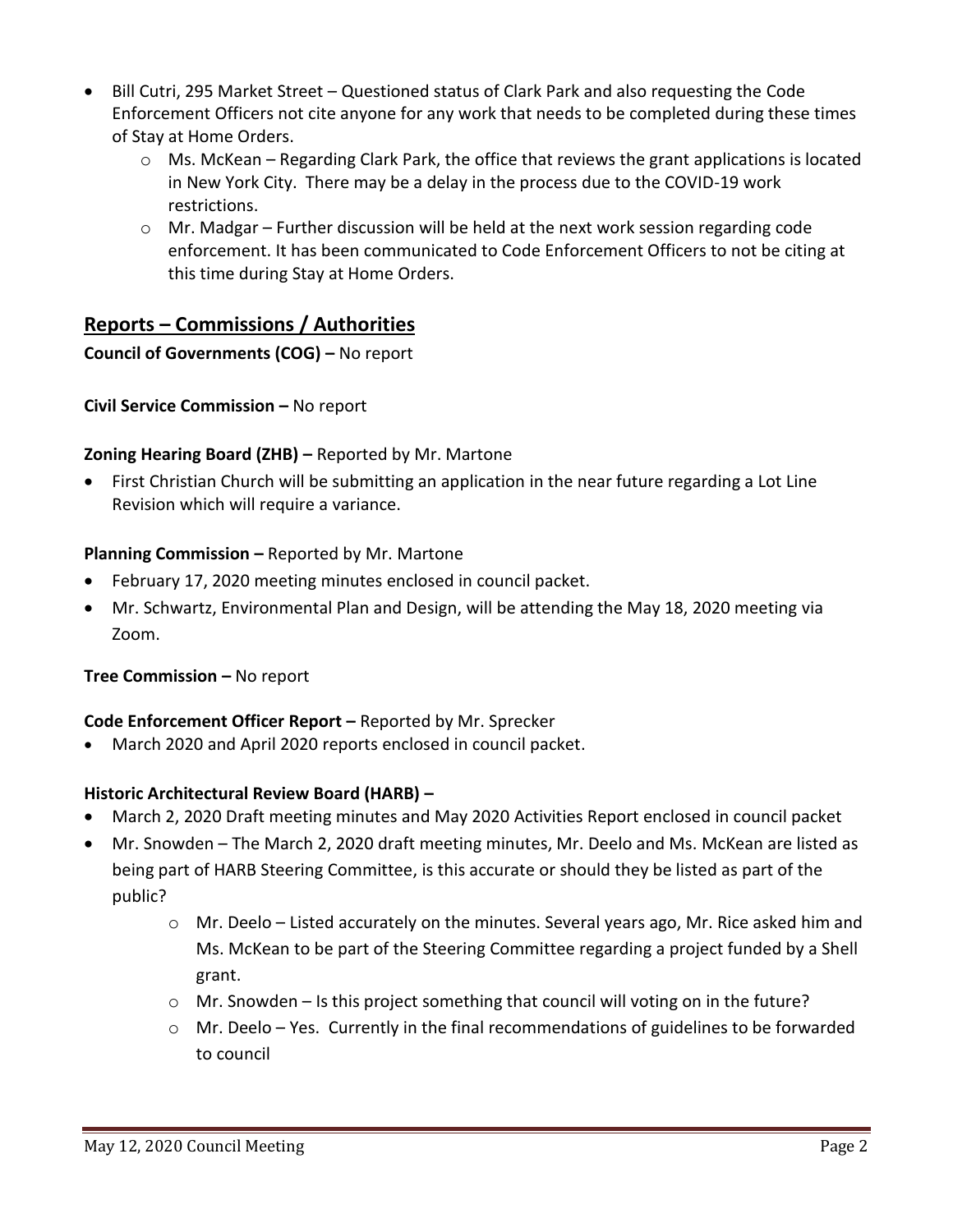- $\circ$  Ms. McKean When Mr. Rice asked her to be part of the Steering Committee, she was not a member of council. She and Mr. Deelo are very clear that they are not speaking on behalf of council.
- $\circ$  Solicitor Fedeles Council Members may attend a public meeting to facilitate communication between HARB and Council. However, recommends they resign their positions on the committee since the committee will ultimately make a presentation to council for their vote.
- o Mr. Deelo Will pass information along to HARB
- o Mr. Snowden Committees should get approval from council in the future if Council Members are desired to take part.

## **Municipal Authority –**

May 20, 2020 meeting will be held via Zoom

# **Reports**

#### **Public Safety / Code Enforcement - No report**

#### **Finance –** Reported by Mr. Perini

- At the last meeting, the Finance Manager reported an estimated a \$300,000 in reduced revenue. Mr. Perini is concerned of potential decline in tax revenue and suggested council may need to reopen the budget due to the pandemic and explore budget reductions during the next Work Session.
	- $\circ$  Mr. Bovalino Suggest to have accurate projections to make rational decisions before budget is changed.
	- $\circ$  Mr. Madgar He and the Finance Manager will review the budget with options regarding the grant money and paving projects to report to council.

#### **Highway –** Reported by Mr. Bovalino

- Reviewed the April 2020 report enclosed in council packet
- Mr. Martone Bank Street from Commerce Street to Market Street Per Columbia Gas projections may be paved in 2021. Discussed several options to have it milled this year as a temporary solution to the deterioration until it can be paved.

#### **General Government –**

Beaver Borough Strategic Plan 2020 including 2019 Accomplishments enclosed in council packet

**Recreation –** No report

#### **Manager's/Police Report –** Reported by Chief Madgar

- Reviewed the April 2020 report enclosed in council packet
- In communication with Nancy Lonnett Roman regarding the tree boxes on Third Street.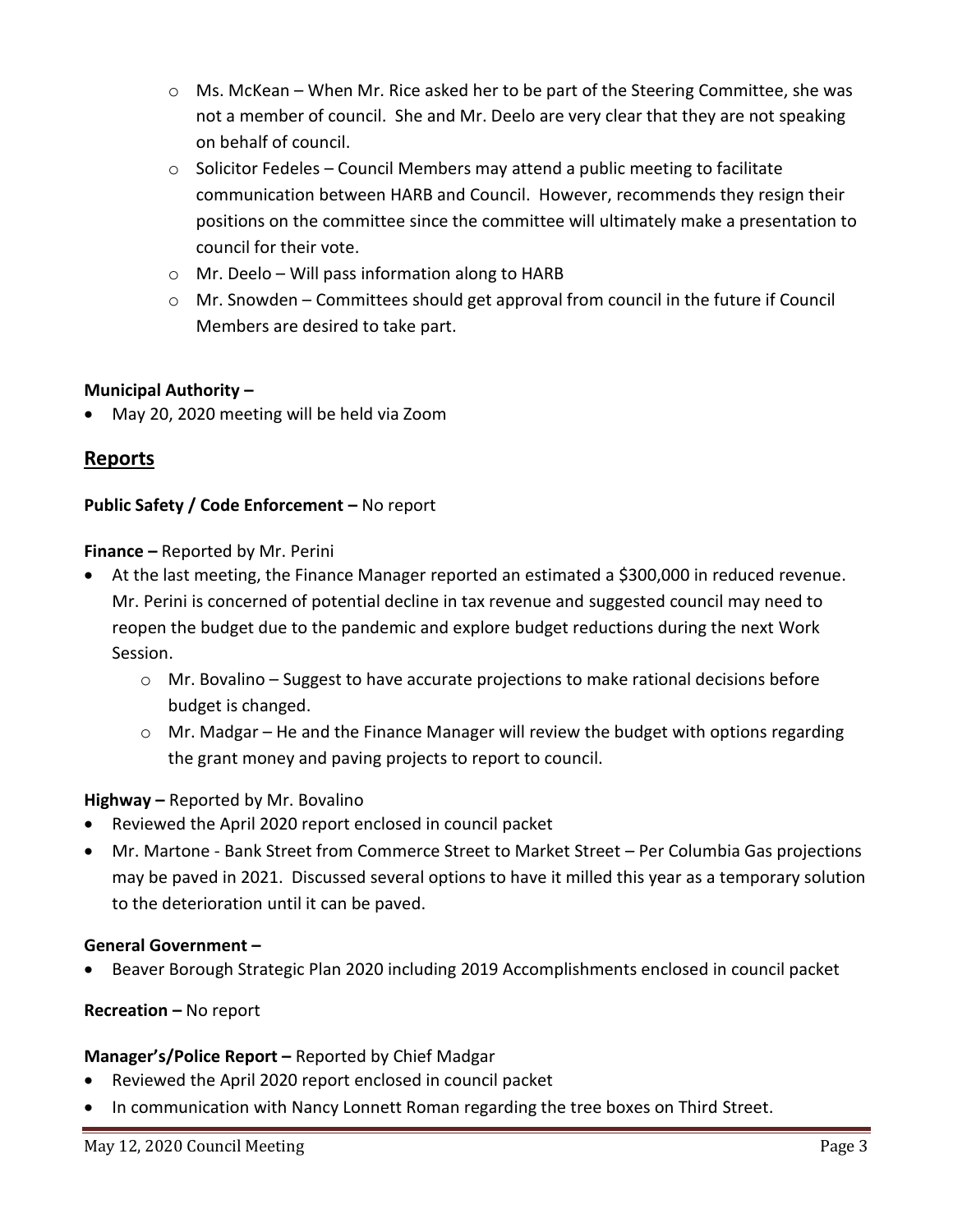- $\circ$  Eight trees need to be replaced. She and our Highway Department will work together to complete the project.
- Met with staff regarding the COVID-19 requirements. Will be working with a 3<sup>rd</sup> party company to provide the cleaning – will keep record of and receive certification of when cleaning was performed.
- Supplies Have plenty of safety and cleaning supplies. Keeping track of spending for reimbursement.
- Ms. Hindman watched a webinar provided by FEMA regarding reimbursement program
- Basketball court Hoops are up, need to have sealed and striped.
- Solicitor Fedeles Civil Service Eligibility List to expire in August, will try to extend again. Due to circumstances with COVID-19 cannot put another list together.
- Mr. Perini Questioned status of Borough Building opening again to public and what guidelines will be in place
	- $\circ$  Solicitor Fedeles Government entities can decide individual guidelines to be put in place.
	- o Move to Yellow Phase earliest will be May 22, 2020
- Has been in communication with Beaver Chamber of Commerce
	- o Asked them to follow CDC guidelines once they open.

# **President's Report –** Reported by Mr. Snowden

- New pool cost is estimated to be between \$3,500,000 and \$5,000,000. Need to have serious discussions regarding grants and fundraising as well as demolishing or rebuilding.
	- $\circ$  Mr. Bovalino Should consider looking into partnerships with businesses and other municipalities.
	- o Mr. Andres Should also look into private partnership for fundraising
	- $\circ$  Mr. Martone Conference call is scheduled for May 13, 2020 with AJ Schwartz (Environmental Planning and Design) and Aquatic Facility Design to put a plan together to move forward on the development. Need to have a commitment from council to move forward.
	- $\circ$  Mr. Madgar Ten years ago the Borough paid \$30,000 for a feasibility study and never moved forward with it. Mr. Schwartz would rather have a commitment from council before conducting another feasibility study.
	- o Mr. Perini Suggested this be put on the November ballot as a voter referendum Solicitor Fedeles will look into and inform council if this is possible
		-
- Signs were place along 3<sup>rd</sup> Street to recognize Beaver School District graduating seniors
	- o Mr. Madgar Thanked Commissioner for approving signs to be placed in front of the Beaver County Courthouse.

# **Mayor Hamilton –**

 Thanked Rick Granati and his son for donating their time and supplies updating the cannon in McIntosh Park.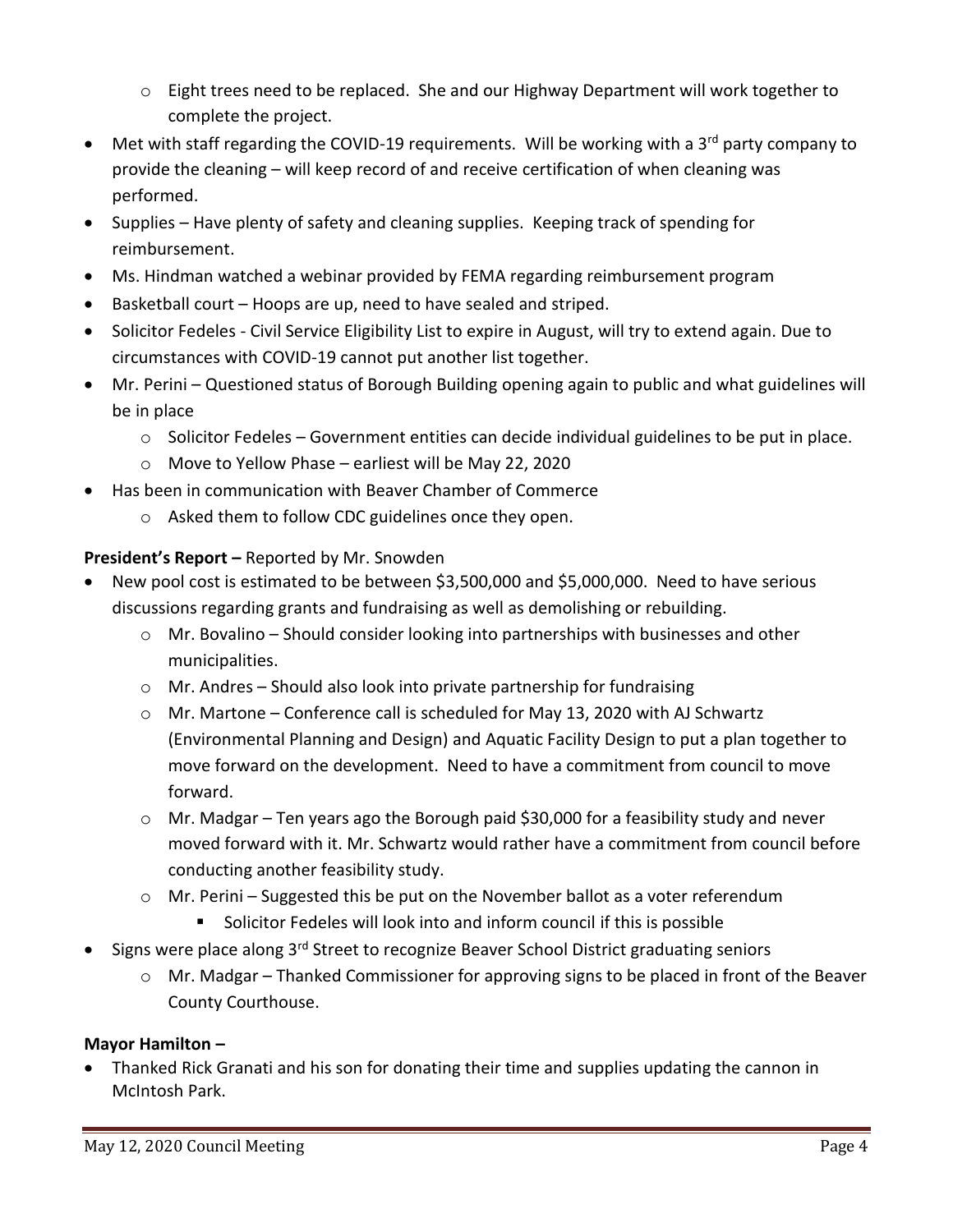- High School Graduation signs lining the town parks looks nice. Thanked the Beaver Area School District Education Foundation, Beaver County Commissioners and countless volunteers for taking part in making this happen to celebrate the seniors.
- Thanked the Beaver Volunteer Fire Department and Boy Scouts for placing American flags on all the veterans' graves at the Beaver Cemetery.

#### **Fire Department** –

- Trainings are currently suspended.
- Continuing to answer calls, decline in volume of calls

#### **Emergency Management Coordinator (EOC) –**

Borough has been in contact with EOC. EOC is expecting to have an update this week.

#### **Engineer –**

- April 2020 Borough Engineer report enclosed in council packet.
- Columbia Gas received waiver from PA Government to resume work.

#### **Solicitor Report –** No report

## **Motions**

#### **Motion – Appointment to the Zoning Hearing Board**

*Motion by Mr. Anders, Based on the recommendation of the Zoning Hearing Board, I move that Beaver Borough Council reappoint Jenny Hankinson as an Alternate on the Zoning Hearing Board. Term to expire December 31, 2021. Seconded by Mr. Bovalino. Voice vote passed unanimously.*

#### **Motion – Declaration of Disaster Emergency**

*Motion by Mr. Sebastian, I move that Beaver Borough Council approve the attached Declaration of Disaster Emergency regarding the COVID-19 Pandemic effective March 6, 2020. The Declaration was filed with the Pennsylvania Emergency Management Agency on March 19, 2020 and will continue in effect until the Pandemic threat emergency conditions no longer exist. Seconded by Mr. Deelo. Voice vote passed unanimously.*

#### **Motion – Grant Application for plaque in Beaver Borough National Historic District**

*Motion by Mr. Deelo, I move that Beaver Borough provide a letter of support for a grant application to obtain a bronze plaque recognizing Beaver Borough's National Historic District. The grant is available from the William G. Pomeroy Foundation and the application will be prepared by Bob Rice. Seconded by Mr. Bovalino. Voice vote passed unanimously.*

#### **Motion – A. Folino Construction – payment for the 2019 Road Paving Project**

*Motion by Mr. Bovalino, Having satisfied the outstanding items appearing in the Borough Engineer's payment recommendation letter dated January 13, 2020 (as documented by the Borough Engineer's April 1, 2020 email), I move that Beaver Borough Council pay A. Folino Construction \$117,053.41 as payment in full for the Beaver Borough 2019 Water Street Paving Project. Seconded by Mr. Rathbun.* 

Mr. Madgar – This should have been paid in 2019, invoice was delayed by the contractor.

*Voice vote passed unanimously.*